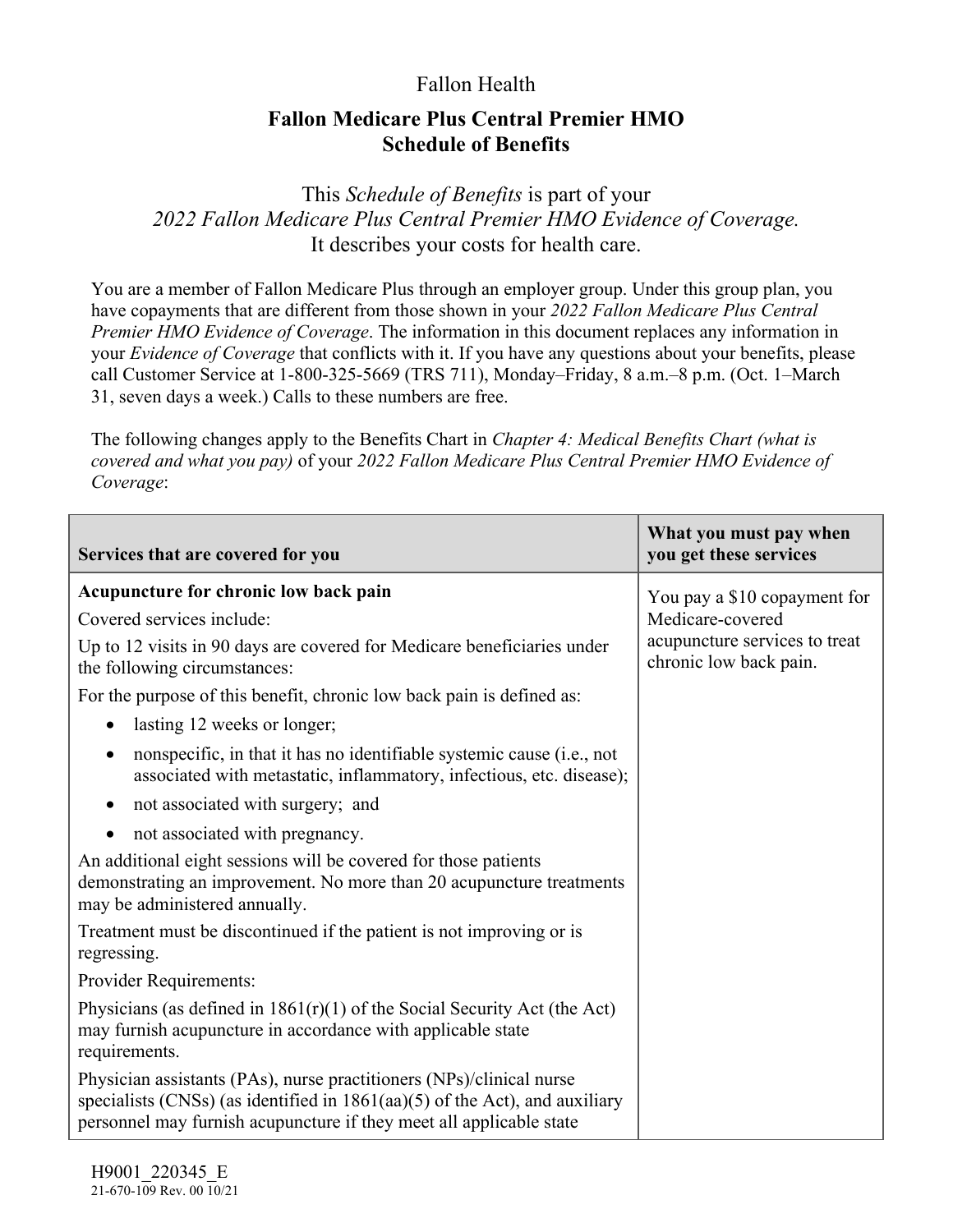| Services that are covered for you                                                                                                                                                                                                                                                                                                                                                                                                                                                                                                                                                                                                                                                                                                                                                                    | What you must pay when<br>you get these services                                                                                                                                                                                                                                                                                        |
|------------------------------------------------------------------------------------------------------------------------------------------------------------------------------------------------------------------------------------------------------------------------------------------------------------------------------------------------------------------------------------------------------------------------------------------------------------------------------------------------------------------------------------------------------------------------------------------------------------------------------------------------------------------------------------------------------------------------------------------------------------------------------------------------------|-----------------------------------------------------------------------------------------------------------------------------------------------------------------------------------------------------------------------------------------------------------------------------------------------------------------------------------------|
| requirements and have:<br>a masters or doctoral level degree in acupuncture or Oriental<br>Medicine from a school accredited by the Accreditation<br>Commission on Acupuncture and Oriental Medicine (ACAOM);<br>and,<br>a current, full, active, and unrestricted license to practice<br>acupuncture in a State, Territory, or Commonwealth (i.e. Puerto<br>Rico) of the United States, or District of Columbia.<br>Auxiliary personnel furnishing acupuncture must be under the<br>appropriate level of supervision of a physician, PA, or NP/CNS required<br>by our regulations at 42 CFR §§ 410.26 and 410.27.                                                                                                                                                                                   |                                                                                                                                                                                                                                                                                                                                         |
| <b>Ambulance services</b><br>For non-emergency ambulance services to be covered, your doctor or<br>other plan provider must get prior authorization (approval in advance)<br>from the plan.<br>Covered ambulance services include fixed wing, rotary wing, and<br>ground ambulance services, to the nearest appropriate facility that<br>can provide care if they are furnished to a member whose medical<br>condition is such that other means of transportation could endanger<br>the person's health or if authorized by the plan.<br>Non-emergency transportation by ambulance is appropriate if it is<br>documented that the member's condition is such that other means of<br>transportation could endanger the person's health and that<br>transportation by ambulance is medically required. | You pay a \$50 copayment for<br>for Medicare-covered<br>ambulance transport (one-<br>way).<br>Ambulance services covered<br>worldwide.                                                                                                                                                                                                  |
| <b>Chiropractic services</b><br>Covered services include:<br>We cover only manual manipulation of the spine to correct<br>subluxation                                                                                                                                                                                                                                                                                                                                                                                                                                                                                                                                                                                                                                                                | You pay a \$10 copayment for<br>each Medicare-covered office<br>visit for chiropractic services.                                                                                                                                                                                                                                        |
| <b>Dental services</b><br>In general, preventive dental services (such as cleaning, routine dental<br>exams, and dental x-rays) are not covered by Original Medicare. We<br>cover:<br>Preventive dental care including exam, cleaning, fluoride treatment<br>and X-rays. Limited to twice a year.<br>Minor restorative (fillings); major restorative (crowns); endodontics<br>(root canals); periodontics (gum disease procedures); oral surgery<br>(simple extractions) and prosthodontics (dentures). There are plan<br>exclusions, for example, full mouth debridement is limited to once<br>every 36 months; periodontal maintenance after active therapy is                                                                                                                                     | You pay a \$25 copayment for<br>each preventive dental visit.<br>You pay copayments varying<br>from \$0 to \$990 for<br>comprehensive non-<br>orthodontic dental care. See<br>your "Addendum: Dental<br>Services Copayments and<br>Fees" addendum for more<br>information.<br>You pay a \$15 copayment for<br>emergency medical care of |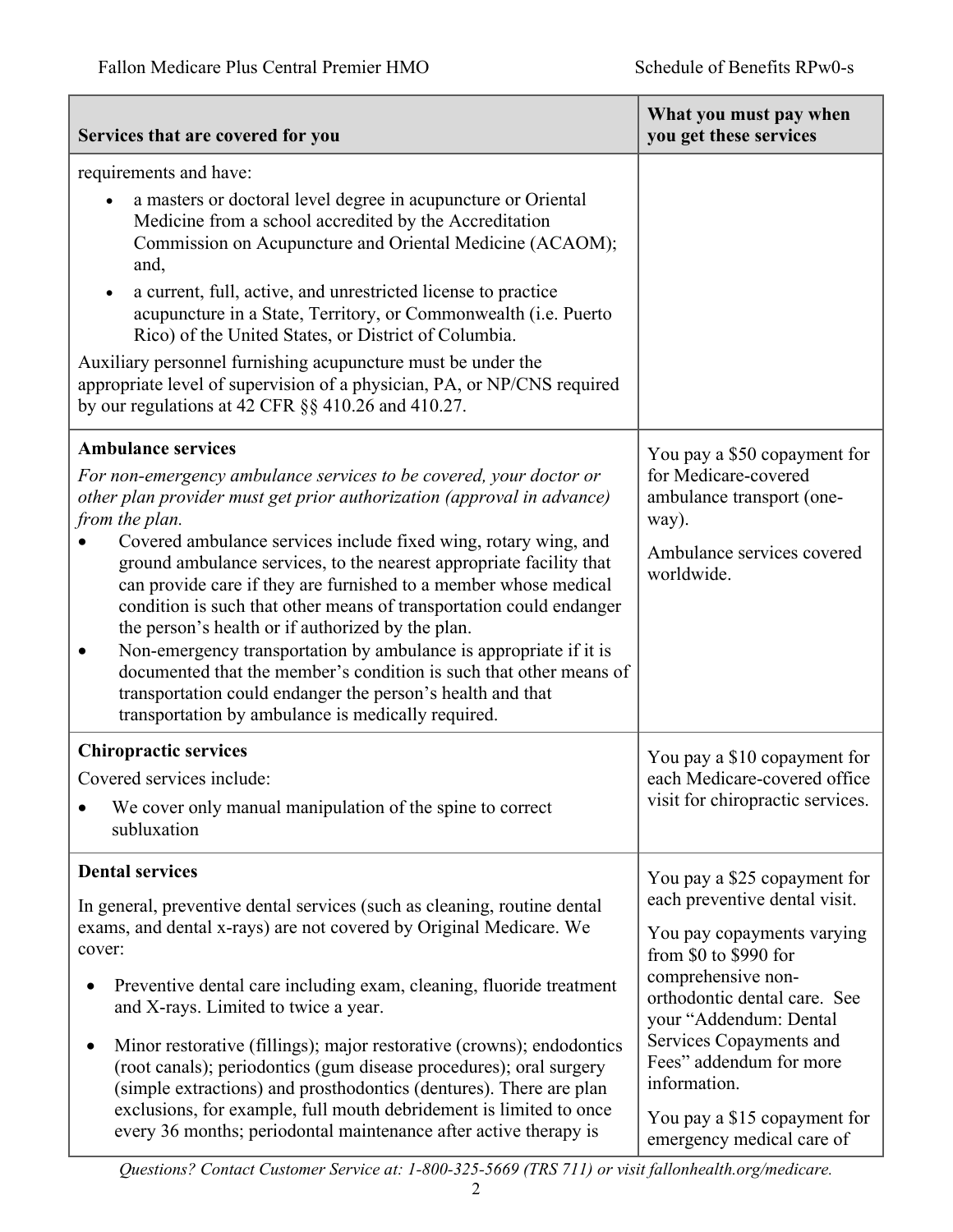| Services that are covered for you                                                                                                                                                                                                                                                                                                                                                                                                                                                                                                                                                                                                                                                                                                                                                                                                                                                                                                                                                                                                                                                                                                                                                                                | What you must pay when<br>you get these services                                                                                                                                                                                                                                                                                      |
|------------------------------------------------------------------------------------------------------------------------------------------------------------------------------------------------------------------------------------------------------------------------------------------------------------------------------------------------------------------------------------------------------------------------------------------------------------------------------------------------------------------------------------------------------------------------------------------------------------------------------------------------------------------------------------------------------------------------------------------------------------------------------------------------------------------------------------------------------------------------------------------------------------------------------------------------------------------------------------------------------------------------------------------------------------------------------------------------------------------------------------------------------------------------------------------------------------------|---------------------------------------------------------------------------------------------------------------------------------------------------------------------------------------------------------------------------------------------------------------------------------------------------------------------------------------|
| limited to twice within 12 months after osseous surgery, or root<br>planning and scaling. Reline dentures are limited to once per 36<br>months. Certain X-rays are allowed once per 36 months. See your<br>"Dental Services Copayments and Fees" addendum for more<br>information.<br>Emergency medical care, such as to relieve pain or to stop bleeding<br>as a result of injury to the sound natural teeth or tissue, provided in<br>the office of a physician or dentists as soon as possible after the<br>injury. This does not include restorative or other dental care. Go to<br>the closest provider, you do not need a referral from your PCP.<br>We offer additional dental service coverage as part of your Benefit<br>Bank. For more information, see the "Benefit Bank" section in this<br>chart.<br>For oral surgery services (with the exception of the removal or exposure<br>of impacted teeth) to be covered in a provider's office, your doctor or<br>other plan provider must get prior authorization (approval in advance)<br>from the plan.<br>Non-routine dental care covered services are limited to surgery of<br>the jaw or related structures, setting fractures of the jaw or facial | the sound natural teeth or<br>tissue.<br>You pay a \$15 copayment for<br>each office visit for oral<br>surgery services.<br>For information on the<br>additional covered dental<br>services, see the "Benefit<br>Bank" section in this chart.                                                                                         |
| bones, extraction of teeth to prepare the jaw for radiation treatments<br>of neoplastic cancer disease, or services that would be covered when<br>provided by a physician. There is a provider network for non-routine<br>dental care.                                                                                                                                                                                                                                                                                                                                                                                                                                                                                                                                                                                                                                                                                                                                                                                                                                                                                                                                                                           |                                                                                                                                                                                                                                                                                                                                       |
| Health and wellness education programs                                                                                                                                                                                                                                                                                                                                                                                                                                                                                                                                                                                                                                                                                                                                                                                                                                                                                                                                                                                                                                                                                                                                                                           | You pay \$0 for:                                                                                                                                                                                                                                                                                                                      |
| <b>Membership in Health Club/Fitness Classes</b>                                                                                                                                                                                                                                                                                                                                                                                                                                                                                                                                                                                                                                                                                                                                                                                                                                                                                                                                                                                                                                                                                                                                                                 | - SilverSneakers®                                                                                                                                                                                                                                                                                                                     |
| SilverSneakers Fitness is a complete wellness program that<br>includes access to fitness locations* nationwide, exercise<br>equipment, group exercise classes, a support network and online<br>resources. Classes designed for all fitness levels and abilities<br>include the signature SilverSneakers Classic, Circuit, CardioFit,<br>Splash and Stability; SilverSneakers FLEXTM classes such as<br>Latin dance, yoga and tai chi; and BOOM® MIND, MUSCLE and<br>MOVE IT classes for more athletic participants. (*At-home kits<br>are offered for members who want to start working out at home or<br>for those who can't get to a fitness location due to injury, illness<br>or being homebound.) Members may visit silversneakers.com to<br>obtain a personal SilverSneakers ID number and find their closest<br>participating fitness location. SilverSneakers members may use<br>any participating location just by showing their SilverSneakers ID<br>number. To find fitness locations, call 1-888-423-4632 (TTY:<br>711), Monday through Friday, 8 a.m. to 8 p.m. Additional fitness                                                                                                                  | - Nutritional Benefit<br>- Newsletter<br>- $WW^{\circledR}$<br>- Case Management and<br>Disease Case Management<br>programs<br>- Infusion Drug program<br>You may pay a \$10<br>copayment for each<br>health/wellness education<br>class.<br>For information on additional<br>covered fitness memberships,<br>approved online fitness |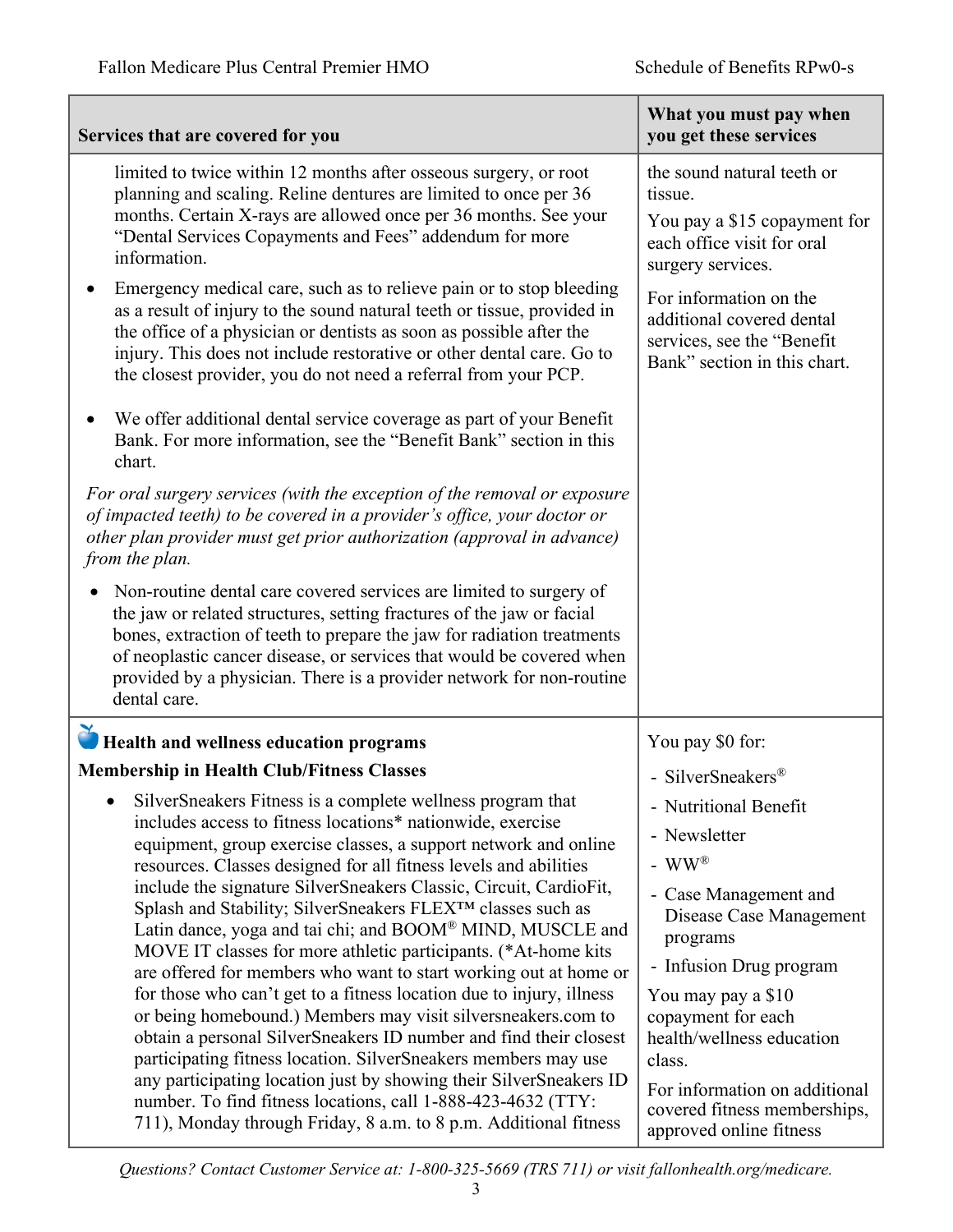| Services that are covered for you                                                                                                                                                                                                                                                                                                                                                      | What you must pay when<br>you get these services                                                                                                                           |
|----------------------------------------------------------------------------------------------------------------------------------------------------------------------------------------------------------------------------------------------------------------------------------------------------------------------------------------------------------------------------------------|----------------------------------------------------------------------------------------------------------------------------------------------------------------------------|
| memberships and approved online fitness program services are<br>covered through the Benefit Bank.                                                                                                                                                                                                                                                                                      | program services and<br>WWonline memberships, see                                                                                                                          |
| <b>Nutritional Benefit</b>                                                                                                                                                                                                                                                                                                                                                             | the "Benefit Bank" section in<br>this chart.                                                                                                                               |
| Unlimited group or individual nutritional therapy counseling is<br>available to all members when provided by a registered dietician<br>or other nutrition professional in the network. Members must<br>receive services from network providers.                                                                                                                                        |                                                                                                                                                                            |
| <b>Health Education</b>                                                                                                                                                                                                                                                                                                                                                                |                                                                                                                                                                            |
| A communication that is filled with information to help keep you<br>$\bullet$<br>well.                                                                                                                                                                                                                                                                                                 |                                                                                                                                                                            |
| $WW^{\circledR}$ – Members are entitled to a coupon book which gives them<br>one 13-consecutive-week membership, including registration fee,<br>per calendar year. Meals are not covered. Replacement of lost or<br>stolen coupons is not included. We cover WW online<br>memberships through the Benefit Bank. For more information,<br>see the "Benefit Bank" section in this chart. |                                                                                                                                                                            |
| Health/wellness education classes – Members must receive<br>services from network providers and may pay a copayment<br>depending on the type of class and its location.                                                                                                                                                                                                                |                                                                                                                                                                            |
| Case Management and Disease Case Management programs are<br>$\bullet$<br>available for members with chronic conditions such as diabetes,<br>coronary artery disease and asthma.                                                                                                                                                                                                        |                                                                                                                                                                            |
| An Infusion Drug program is available for members with infusion<br>$\bullet$<br>drug therapies to help ensure that infusion drugs are administered<br>in the most appropriate and convenient setting for the member.                                                                                                                                                                   |                                                                                                                                                                            |
| For more information on any of these health and wellness education<br>programs, call Customer Service at the number on the back cover of this<br>booklet.                                                                                                                                                                                                                              |                                                                                                                                                                            |
| <b>Hearing services</b>                                                                                                                                                                                                                                                                                                                                                                | You pay a \$15 specialist                                                                                                                                                  |
| Diagnostic hearing and balance evaluations performed by your provider<br>to determine if you need medical treatment are covered as outpatient care<br>when furnished by a physician, audiologist, or other qualified provider.                                                                                                                                                         | office visit copayment for<br>each Medicare-covered<br>diagnostic hearing exam.                                                                                            |
| We cover:                                                                                                                                                                                                                                                                                                                                                                              | There is no copayment for 1<br>supplemental routine hearing                                                                                                                |
| 1 supplemental routine hearing exam every year.                                                                                                                                                                                                                                                                                                                                        | exam every year.                                                                                                                                                           |
| Hearing aids covered for certain manufacturers through Amplifon<br>only. Limit of two hearing aids per member per year. Additional<br>hearing aids as part of your Benefit Bank. For information on the<br>additional covered hearing aids, see the "Benefit Bank" section in<br>this chart.                                                                                           | You pay copayments varying<br>from \$695 to \$995 for<br>covered hearing aids from<br>Amplifon. See the "List of<br>Covered Hearing Aids and<br>Copayments" for details on |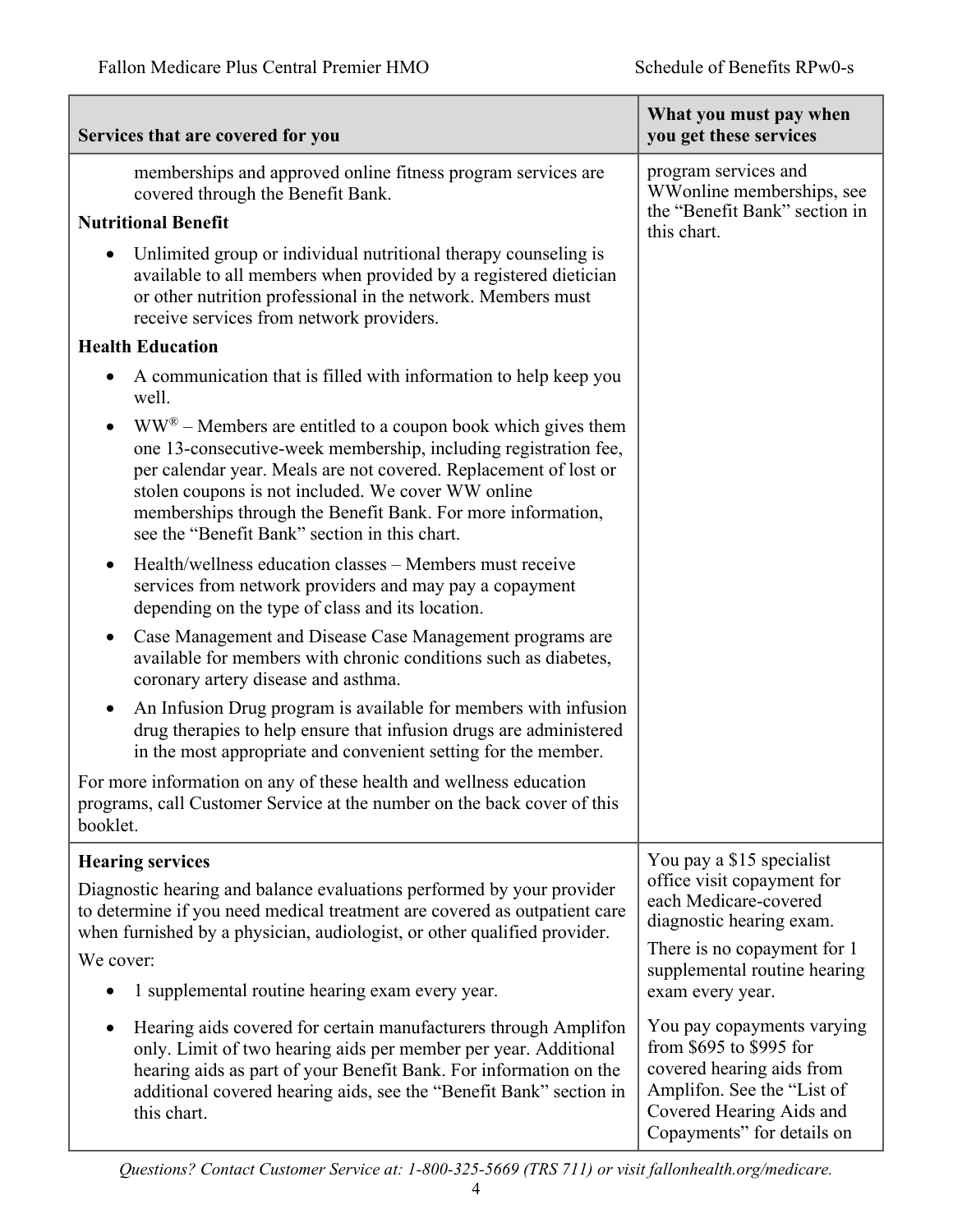| Services that are covered for you                                                                                                                                                                                                                                                                                                                                                                                                                                                                                           | What you must pay when<br>you get these services                                                                                                                                                                                                                      |
|-----------------------------------------------------------------------------------------------------------------------------------------------------------------------------------------------------------------------------------------------------------------------------------------------------------------------------------------------------------------------------------------------------------------------------------------------------------------------------------------------------------------------------|-----------------------------------------------------------------------------------------------------------------------------------------------------------------------------------------------------------------------------------------------------------------------|
|                                                                                                                                                                                                                                                                                                                                                                                                                                                                                                                             | the specific hearing aid<br>coverage through Amplifon<br>on fallonhealth.org/medicare<br>or call Customer Service<br>(phone numbers are printed<br>on the back cover of this<br>booklet).                                                                             |
|                                                                                                                                                                                                                                                                                                                                                                                                                                                                                                                             | For information on additional<br>hearing aid coverage, see<br>"Benefit Bank" section in this<br>chart.                                                                                                                                                                |
| Hospice care<br>You may receive care from any Medicare-certified hospice program. You<br>are eligible for the hospice benefit when your doctor and the hospice<br>medical director have given you a terminal prognosis certifying that<br>you're terminally ill and have 6 months or less to live if your illness runs<br>its normal course. Your hospice doctor can be a network provider or an<br>out-of-network provider.<br>Covered services include:                                                                   | When you enroll in a<br>Medicare-certified hospice<br>program, your hospice<br>services and your Part A and<br>Part B services related to your<br>terminal prognosis are paid<br>for by Original Medicare, not<br><b>Fallon Medicare Plus Central</b><br>Premier HMO. |
| Drugs for symptom control and pain relief<br>Short-term respite care<br>Home care<br>For hospice services and for services that are covered by Medicare Part A<br>or B and are related to your terminal prognosis: Original Medicare (rather<br>than our plan) will pay for your hospice services and any Part A and Part<br>B services related to your terminal prognosis. While you are in the<br>hospice program, your hospice provider will bill Original Medicare for<br>the services that Original Medicare pays for. | You pay a \$10 primary care<br>doctor or a \$15 specialist<br>office visit copayment for<br>hospice consultation services.                                                                                                                                            |
| For services that are covered by Medicare Part A or B and are not related<br>to your terminal prognosis: If you need non-emergency, non-urgently<br>needed services that are covered under Medicare Part A or B and that are<br>not related to your terminal prognosis, your cost for these services<br>depends on whether you use a provider in our plan's network:                                                                                                                                                        |                                                                                                                                                                                                                                                                       |
| If you obtain the covered services from a network provider, you<br>$\bullet$<br>only pay the plan cost-sharing amount for in-network services<br>If you obtain the covered services from an out-of-network provider,<br>you pay the cost-sharing under Fee-for-Service Medicare (Original<br>Medicare)                                                                                                                                                                                                                      |                                                                                                                                                                                                                                                                       |
| For services that are covered by Fallon Medicare Plus Central Premier<br>HMO but are not covered by Medicare Part A or B: Fallon Medicare Plus<br>Central Premier HMO will continue to cover plan-covered services that<br>are not covered under Part A or B whether or not they are related to your                                                                                                                                                                                                                        |                                                                                                                                                                                                                                                                       |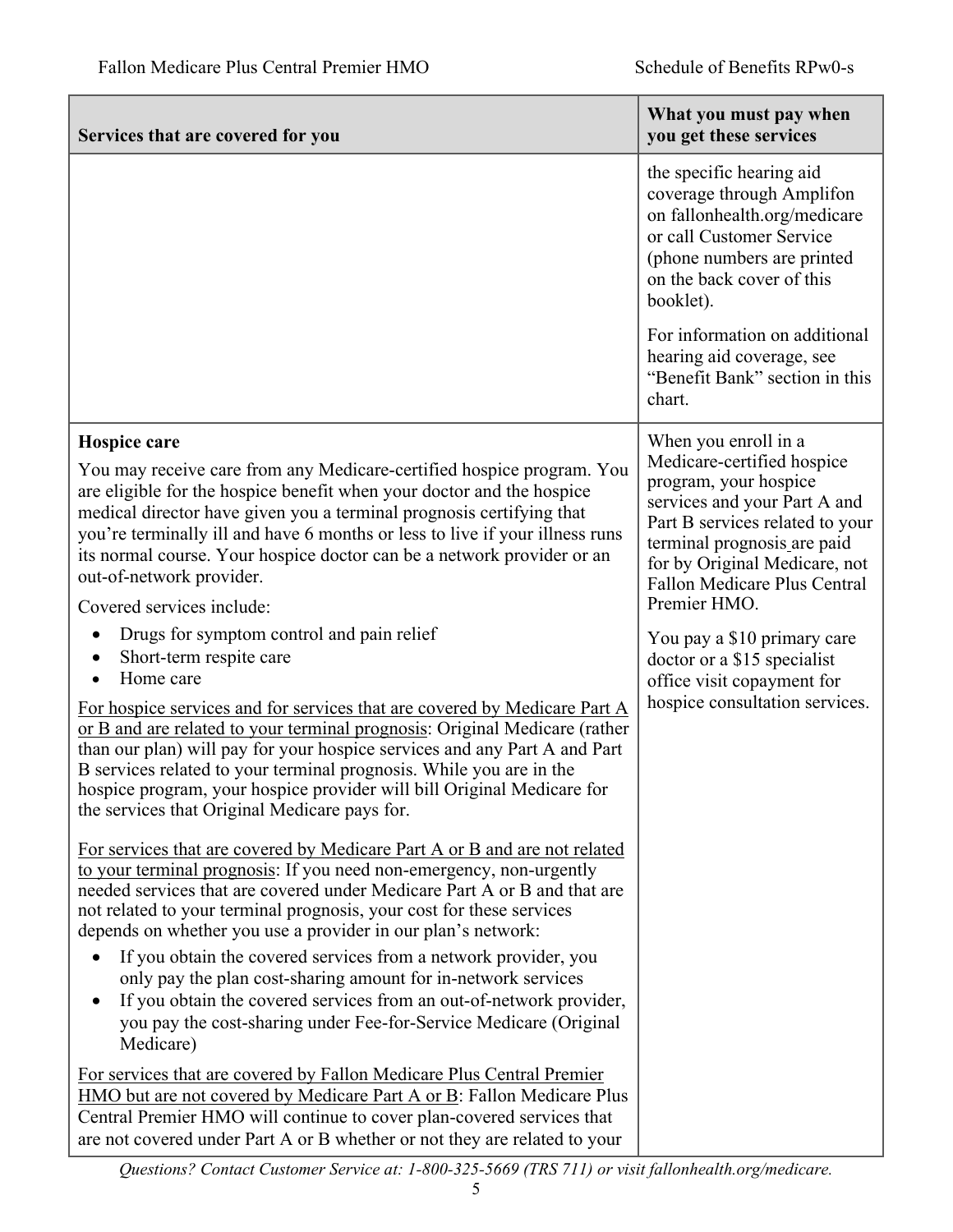| Services that are covered for you                                                                                                                                                                                                                                                                                                                                                                                                                                                                                                                                                                                                                                                                                                                                                                                                                                                                                                                                                                                                                                                                                                                                                                                                                                                                                                                                                                                                   | What you must pay when<br>you get these services                                                                                                                                                                                                                                                                                                                                                                                                                                                          |
|-------------------------------------------------------------------------------------------------------------------------------------------------------------------------------------------------------------------------------------------------------------------------------------------------------------------------------------------------------------------------------------------------------------------------------------------------------------------------------------------------------------------------------------------------------------------------------------------------------------------------------------------------------------------------------------------------------------------------------------------------------------------------------------------------------------------------------------------------------------------------------------------------------------------------------------------------------------------------------------------------------------------------------------------------------------------------------------------------------------------------------------------------------------------------------------------------------------------------------------------------------------------------------------------------------------------------------------------------------------------------------------------------------------------------------------|-----------------------------------------------------------------------------------------------------------------------------------------------------------------------------------------------------------------------------------------------------------------------------------------------------------------------------------------------------------------------------------------------------------------------------------------------------------------------------------------------------------|
| terminal prognosis. You pay your plan cost-sharing amount for these<br>services.<br>For drugs that may be covered by the plan's Part D benefit: Drugs are<br>never covered by both hospice and our plan at the same time. For more<br>information, please see Chapter 5, Section 9.4 (What if you're in<br>Medicare-certified hospice).<br>Note: If you need non-hospice care (care that is not related to your<br>terminal prognosis), you should contact us to arrange the services.<br>Our plan covers hospice consultation services (one time only) for a<br>terminally ill person who hasn't elected the hospice benefit.                                                                                                                                                                                                                                                                                                                                                                                                                                                                                                                                                                                                                                                                                                                                                                                                      |                                                                                                                                                                                                                                                                                                                                                                                                                                                                                                           |
| <b>Inpatient hospital care</b><br>For inpatient hospital care to be covered, your doctor or other plan<br>provider must get prior authorization (approval in advance) from the<br>plan.<br>Includes inpatient acute, inpatient rehabilitation, long-term care hospitals<br>and other types of inpatient hospital services. Inpatient hospital care<br>starts the day you are formally admitted to the hospital with a doctor's<br>order. The day before you are discharged is your last inpatient day.<br>You are covered for an unlimited number of days in an acute care<br>hospital. This includes substance abuse services, but it does not include<br>rehabilitation services.<br>You are covered for up to 90 days of care in each benefit period in an<br>inpatient rehabilitation facility or rehabilitation unit of an acute care<br>hospital. If you exceed the 90-day limit in a benefit period, you may use<br>your lifetime reserve days for additional coverage. See Chapter 12 for an<br>explanation of "benefit period."<br>Covered services include but are not limited to:<br>Semi-private room (or a private room if medically necessary)<br>Meals including special diets<br>Regular nursing services<br>Costs of special care units (such as intensive care or coronary care<br>units)<br>Drugs and medications<br>Lab tests<br>X-rays and other radiology services<br>Necessary surgical and medical supplies | You pay a \$300 annual<br>deductible for inpatient<br>admissions; this includes<br>medical, surgical and<br>rehabilitation services.<br>There is no copayment for<br>substance abuse inpatient<br>admissions when the primary<br>reason is substance<br>detoxification and/or<br>rehabilitation.<br>If you get authorized inpatient<br>care at an out-of-network<br>hospital after your emergency<br>condition is stabilized, your<br>cost is the cost-sharing you<br>would pay at a network<br>hospital. |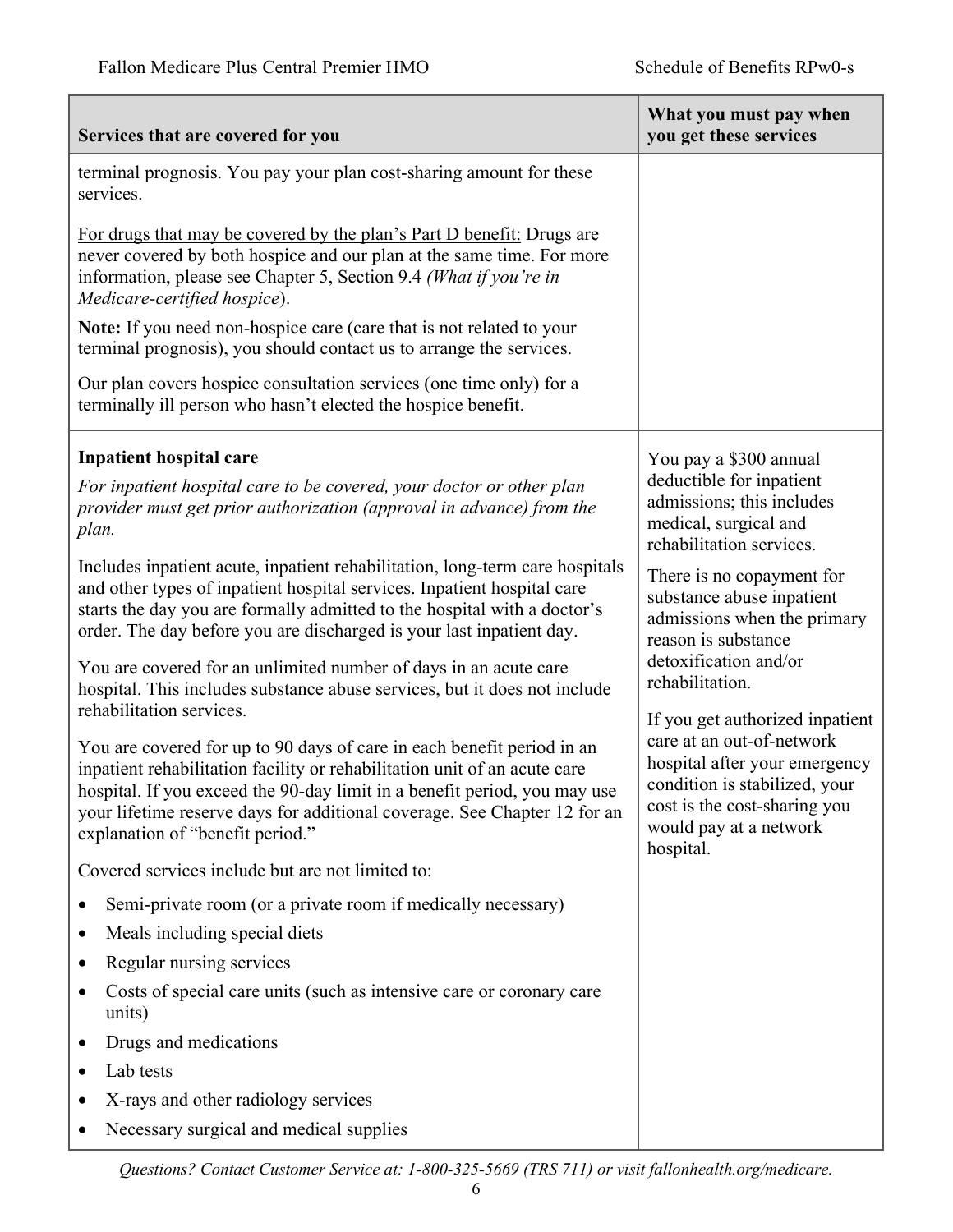|           | Services that are covered for you                                                                                                                                                                                                                                                                                                                                                                                                                                                                                                                                                                                                                                                                                                                                                                                                                                                                                                                                                                                           | What you must pay when<br>you get these services              |
|-----------|-----------------------------------------------------------------------------------------------------------------------------------------------------------------------------------------------------------------------------------------------------------------------------------------------------------------------------------------------------------------------------------------------------------------------------------------------------------------------------------------------------------------------------------------------------------------------------------------------------------------------------------------------------------------------------------------------------------------------------------------------------------------------------------------------------------------------------------------------------------------------------------------------------------------------------------------------------------------------------------------------------------------------------|---------------------------------------------------------------|
|           | Use of appliances, such as wheelchairs                                                                                                                                                                                                                                                                                                                                                                                                                                                                                                                                                                                                                                                                                                                                                                                                                                                                                                                                                                                      |                                                               |
|           | Operating and recovery room costs                                                                                                                                                                                                                                                                                                                                                                                                                                                                                                                                                                                                                                                                                                                                                                                                                                                                                                                                                                                           |                                                               |
| $\bullet$ | Physical, occupational, and speech language therapy                                                                                                                                                                                                                                                                                                                                                                                                                                                                                                                                                                                                                                                                                                                                                                                                                                                                                                                                                                         |                                                               |
| ٠         | Inpatient substance abuse services                                                                                                                                                                                                                                                                                                                                                                                                                                                                                                                                                                                                                                                                                                                                                                                                                                                                                                                                                                                          |                                                               |
| ٠         | Under certain conditions, the following types of transplants are<br>covered: corneal, kidney, kidney-pancreatic, heart, liver, lung,<br>heart/lung, bone marrow, stem cell, and intestinal/multivisceral. If<br>you need a transplant, we will arrange to have your case reviewed by<br>a Medicare-approved transplant center that will decide whether you<br>are a candidate for a transplant. Transplant providers may be local or<br>outside of the service area. If our in-network transplant services are<br>outside the community pattern of care, you may choose to go locally<br>as long as the local transplant providers are willing to accept the<br>Original Medicare rate. If Fallon Medicare Plus Central Premier<br>HMO provides transplant services at a location outside the pattern of<br>care for transplants in your community and you choose to obtain<br>transplants at this distant location, we will arrange or pay for<br>appropriate lodging and transportation costs for you and a<br>companion. |                                                               |
| $\bullet$ | Blood - including storage and administration. Coverage of whole<br>blood and packed red cells with the first pint of blood that you need.                                                                                                                                                                                                                                                                                                                                                                                                                                                                                                                                                                                                                                                                                                                                                                                                                                                                                   |                                                               |
|           | Physician services                                                                                                                                                                                                                                                                                                                                                                                                                                                                                                                                                                                                                                                                                                                                                                                                                                                                                                                                                                                                          |                                                               |
| staff.    | Note: To be an inpatient, your provider must write an order to admit you<br>formally as an inpatient of the hospital. Even if you stay in the hospital<br>overnight, you might still be considered an "outpatient." If you are not<br>sure if you are an inpatient or an outpatient, you should ask the hospital                                                                                                                                                                                                                                                                                                                                                                                                                                                                                                                                                                                                                                                                                                            |                                                               |
|           | You can also find more information in a Medicare fact sheet called "Are<br>You a Hospital Inpatient or Outpatient? If You Have Medicare – Ask!"<br>This fact sheet is available on the Web at<br>www.medicare.gov/Pubs/pdf/11435-Are-You-an-Inpatient-or-<br>Outpatient.pdf or by calling 1-800-MEDICARE (1-800-633-4227). TTY<br>users call 1-877-486-2048. You can call these numbers for free, 24 hours<br>a day, 7 days a week.                                                                                                                                                                                                                                                                                                                                                                                                                                                                                                                                                                                         |                                                               |
|           | Inpatient mental health care                                                                                                                                                                                                                                                                                                                                                                                                                                                                                                                                                                                                                                                                                                                                                                                                                                                                                                                                                                                                | You pay a \$300 annual                                        |
| plan.     | For inpatient mental health care to be covered, your doctor or other plan<br>provider must get prior authorization (approval in advance) from the                                                                                                                                                                                                                                                                                                                                                                                                                                                                                                                                                                                                                                                                                                                                                                                                                                                                           | deductible for inpatient<br>mental health care<br>admissions. |
|           | Covered services include mental health care services that require a<br>hospital stay.                                                                                                                                                                                                                                                                                                                                                                                                                                                                                                                                                                                                                                                                                                                                                                                                                                                                                                                                       |                                                               |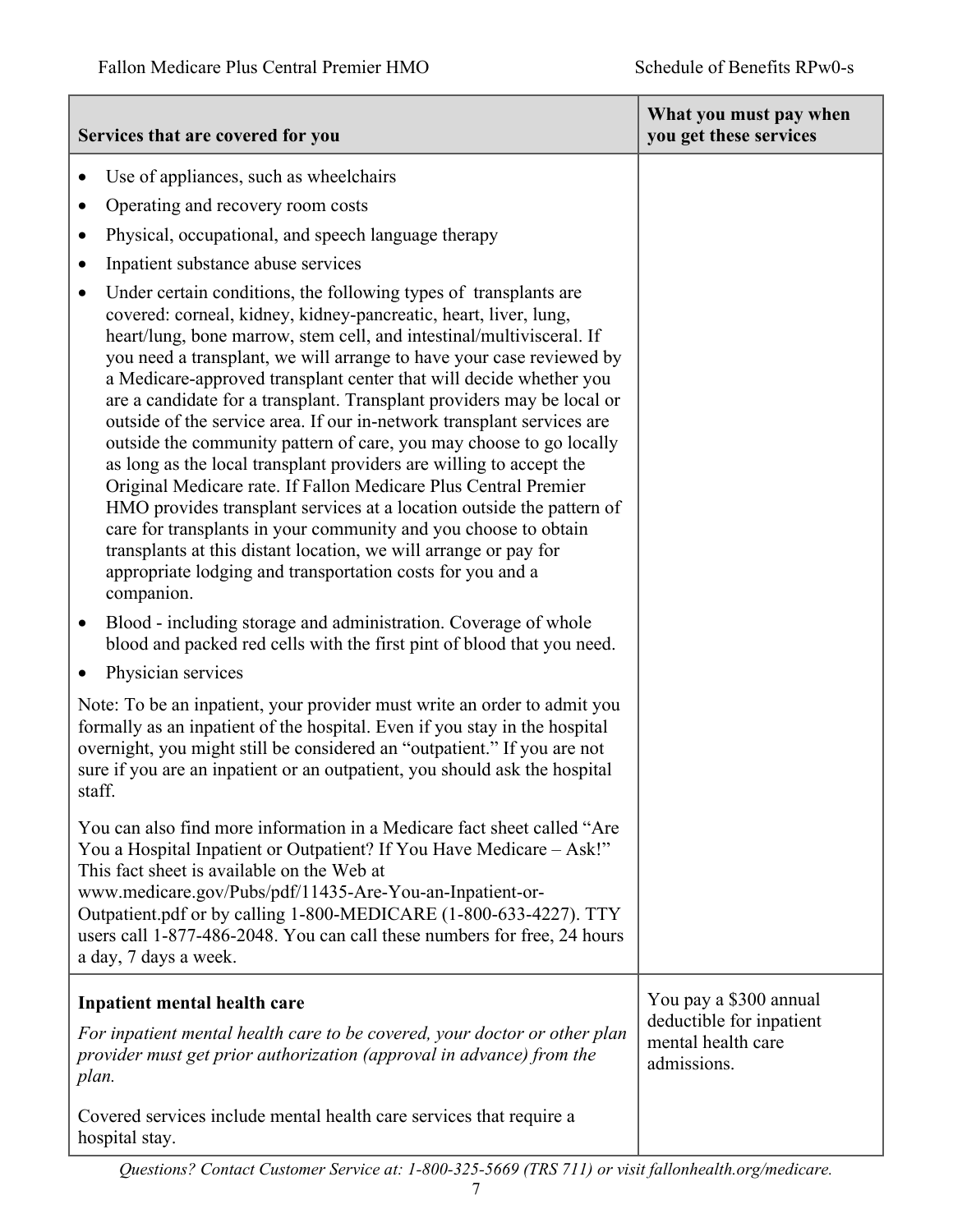| Services that are covered for you                                                                                                                                                                                                                                                                        | What you must pay when<br>you get these services                                              |
|----------------------------------------------------------------------------------------------------------------------------------------------------------------------------------------------------------------------------------------------------------------------------------------------------------|-----------------------------------------------------------------------------------------------|
| There is a 190-day lifetime limit on mental health care in a<br>psychiatric hospital. You may use your lifetime reserve days for<br>additional coverage once you have used the initial 90 days, if you<br>have not reached your 190-day limit. See Chapter 12 for an<br>explanation of "benefit period." |                                                                                               |
| You are covered for an unlimited number of days of inpatient mental<br>health care in an acute care hospital.                                                                                                                                                                                            |                                                                                               |
| <b>Medicare Part B prescription drugs</b>                                                                                                                                                                                                                                                                | There is no coinsurance,                                                                      |
| For certain Medicare Part B prescription drugs to be covered, your<br>doctor or other plan provider must get prior authorization (approval in<br>advance) from the plan.                                                                                                                                 | copayment, or deductible for<br>drugs that are administered by<br>a health care professional. |
| Certain Part B drugs, including some anti-emetics, anti-inflammatories<br>and chemotherapy may be subject to Part B step therapy. You can find a<br>list of those drugs at the link below.                                                                                                               | You pay a \$10 primary care<br>doctor or a \$15 specialist<br>office copayment.               |
| Part B drugs can be filled for up to a 90-day supply.                                                                                                                                                                                                                                                    | For prescription drugs that                                                                   |
| These drugs are covered under Part B of Original Medicare. Members of<br>our plan receive coverage for these drugs through our plan. Covered                                                                                                                                                             | are covered under Original<br>Medicare you pay:                                               |
| drugs include:                                                                                                                                                                                                                                                                                           | Retail Cost-Sharing:                                                                          |
| Drugs that usually aren't self-administered by the patient and are<br>injected or infused while you are getting physician, hospital<br>outpatient, or ambulatory surgical center services                                                                                                                | Generic drugs:<br>\$10 copay for up to a 30-day<br>supply                                     |
| Drugs you take using durable medical equipment (such as nebulizers)<br>$\bullet$<br>that were authorized by the plan                                                                                                                                                                                     | \$20 copay for up to a 60-day<br>supply                                                       |
| Clotting factors you give yourself by injection if you have hemophilia<br>٠<br>Immunosuppressive Drugs, if you were enrolled in Medicare Part A<br>٠<br>at the time of the organ transplant                                                                                                              | \$30 copay for up to a 90-day<br>supply                                                       |
| Injectable osteoporosis drugs, if you are homebound, have a bone<br>fracture that a doctor certifies was related to post-menopausal<br>osteoporosis, and cannot self-administer the drug                                                                                                                 | Brand-name drugs:<br>\$50 copay for up to a 30-day<br>supply                                  |
| Antigens<br>٠                                                                                                                                                                                                                                                                                            | \$100 copay for up to a 60-day<br>supply                                                      |
| Certain oral anti-cancer drugs and anti-nausea drugs<br>Certain drugs for home dialysis, including heparin, the antidote for<br>heparin when medically necessary, topical anesthetics, and                                                                                                               | \$150 copay for up to a 90-day<br>supply                                                      |
| erythropoiesis-stimulating agents (such as Epogen®, Procrit®, Epoetin<br>Alfa, Aranesp®, or Darbepoetin Alfa)                                                                                                                                                                                            | Mail-Order Cost-Sharing                                                                       |
| Intravenous Immune Globulin for the home treatment of primary<br>٠<br>immune deficiency diseases                                                                                                                                                                                                         | Generic drugs:<br>\$10 copay for up to a 30-day<br>supply                                     |
| The following link will take you to a list of Part B Drugs that may be<br>subject to step therapy: fallonhealth.org/medicare                                                                                                                                                                             | \$20 copay for up to a 60-day<br>supply<br>\$20 copay for up to a 90-day<br>supply            |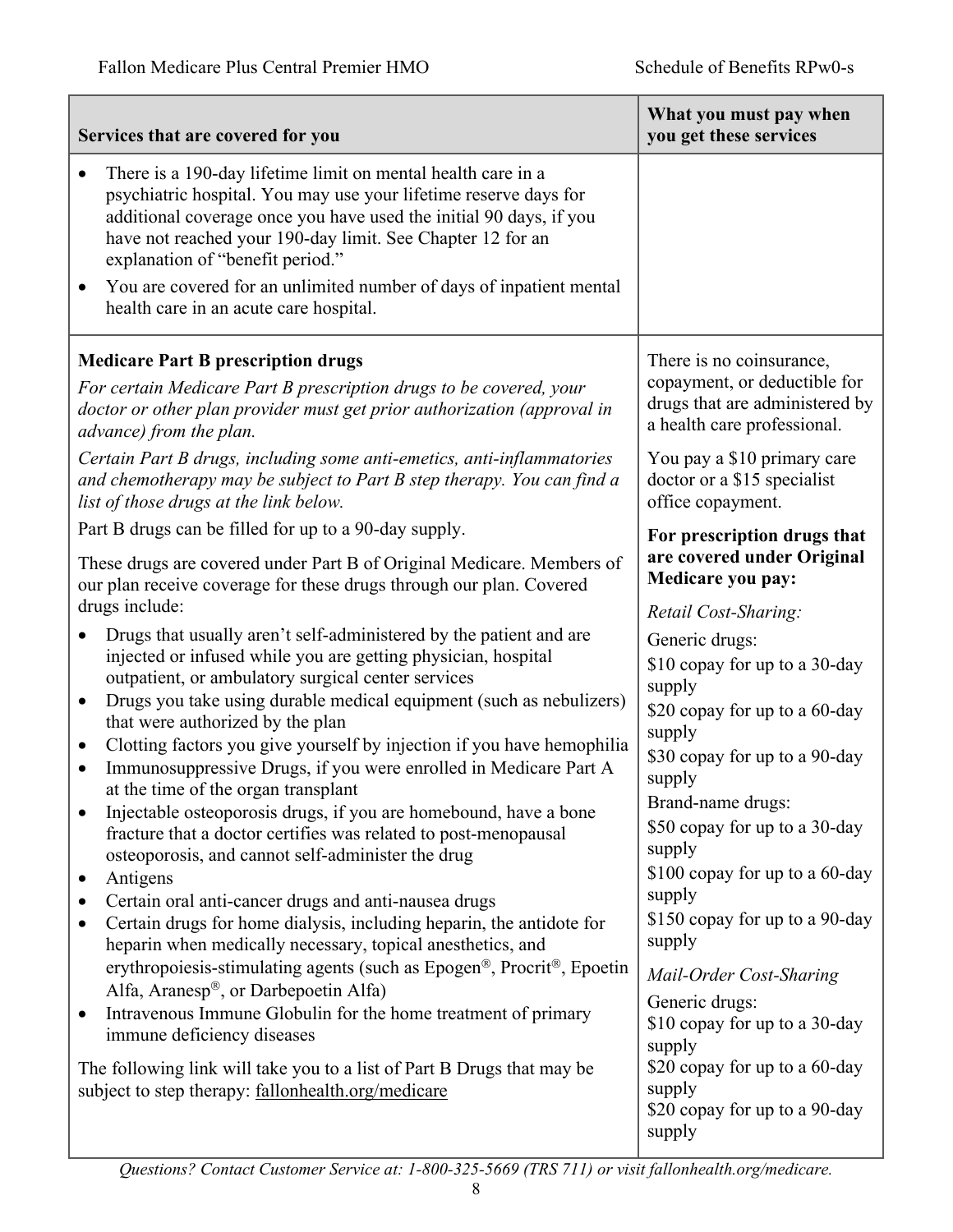| Services that are covered for you                                                                                                                                                                                                                                                                                                                                                                                                                                                                                                                                                                                                                                                                                                                                                                                                                                                                                                                | What you must pay when<br>you get these services                                                                                                                                                                                                                                                                                                                                                                    |
|--------------------------------------------------------------------------------------------------------------------------------------------------------------------------------------------------------------------------------------------------------------------------------------------------------------------------------------------------------------------------------------------------------------------------------------------------------------------------------------------------------------------------------------------------------------------------------------------------------------------------------------------------------------------------------------------------------------------------------------------------------------------------------------------------------------------------------------------------------------------------------------------------------------------------------------------------|---------------------------------------------------------------------------------------------------------------------------------------------------------------------------------------------------------------------------------------------------------------------------------------------------------------------------------------------------------------------------------------------------------------------|
| We also cover some vaccines under our Part B and Part D prescription<br>drug benefit.<br>Chapter 5 explains the Part D prescription drug benefit, including rules<br>you must follow to have prescriptions covered. What you pay for your<br>Part D prescription drugs through our plan is explained in Chapter 6.                                                                                                                                                                                                                                                                                                                                                                                                                                                                                                                                                                                                                               | Brand-name drugs:<br>\$50 copay for up to a 30-day<br>supply<br>\$100 copay for up to a 60-day<br>supply<br>\$100 copay for up to a 90-day<br>supply                                                                                                                                                                                                                                                                |
| <b>Outpatient mental health care</b><br>For Transcranial Magnetic Stimulation Therapy (TMS), Electro-<br>Convulsive Therapy (ECT), Neuro-psychological Testing, and Intensive<br>Outpatient Therapy (IOP) to be covered, your doctor or other plan<br>provider must get prior authorization (approval in advance) from the<br>plan.<br>Covered services include:<br>Mental health services provided by a state-licensed psychiatrist or doctor,<br>clinical psychologist, clinical social worker, clinical nurse specialist,<br>nurse practitioner, physician assistant, or other Medicare-qualified mental<br>health care professional as allowed under applicable state laws.                                                                                                                                                                                                                                                                  | You pay a \$10 copayment for<br>each Medicare-covered<br>individual or group therapy<br>in-office visit without a<br>psychiatrist.<br>You pay a \$15 copayment for<br>each Medicare-covered<br>individual or group therapy<br>in-office visit with a<br>psychiatrist.<br>You pay a \$0 copayment for<br>each Medicare-covered<br>individual or group therapy<br>telehealth visit with or<br>without a psychiatrist. |
| <b>Outpatient rehabilitation services</b><br>For physical therapy visits beyond the $60th$ visit to be covered, your<br>doctor or other plan provider must get prior authorization (approval in<br>advance) from the plan.<br>For occupational therapy visits beyond the $60th$ visit to be covered, your<br>doctor or other plan provider must get prior authorization (approval in<br>advance) from the plan.<br>For speech language therapy visits beyond the $35th$ visit to be covered,<br>your doctor or other plan provider must get prior authorization<br>(approval in advance) from the plan.<br>Covered services include: physical therapy, occupational therapy, and<br>speech language therapy.<br>Outpatient rehabilitation services are provided in various outpatient<br>settings, such as hospital outpatient departments, independent therapist<br>offices, and Comprehensive Outpatient Rehabilitation Facilities<br>(CORFs). | You pay a \$10 copayment for<br>each Medicare-covered<br>physical, occupational or<br>speech language therapy visit.                                                                                                                                                                                                                                                                                                |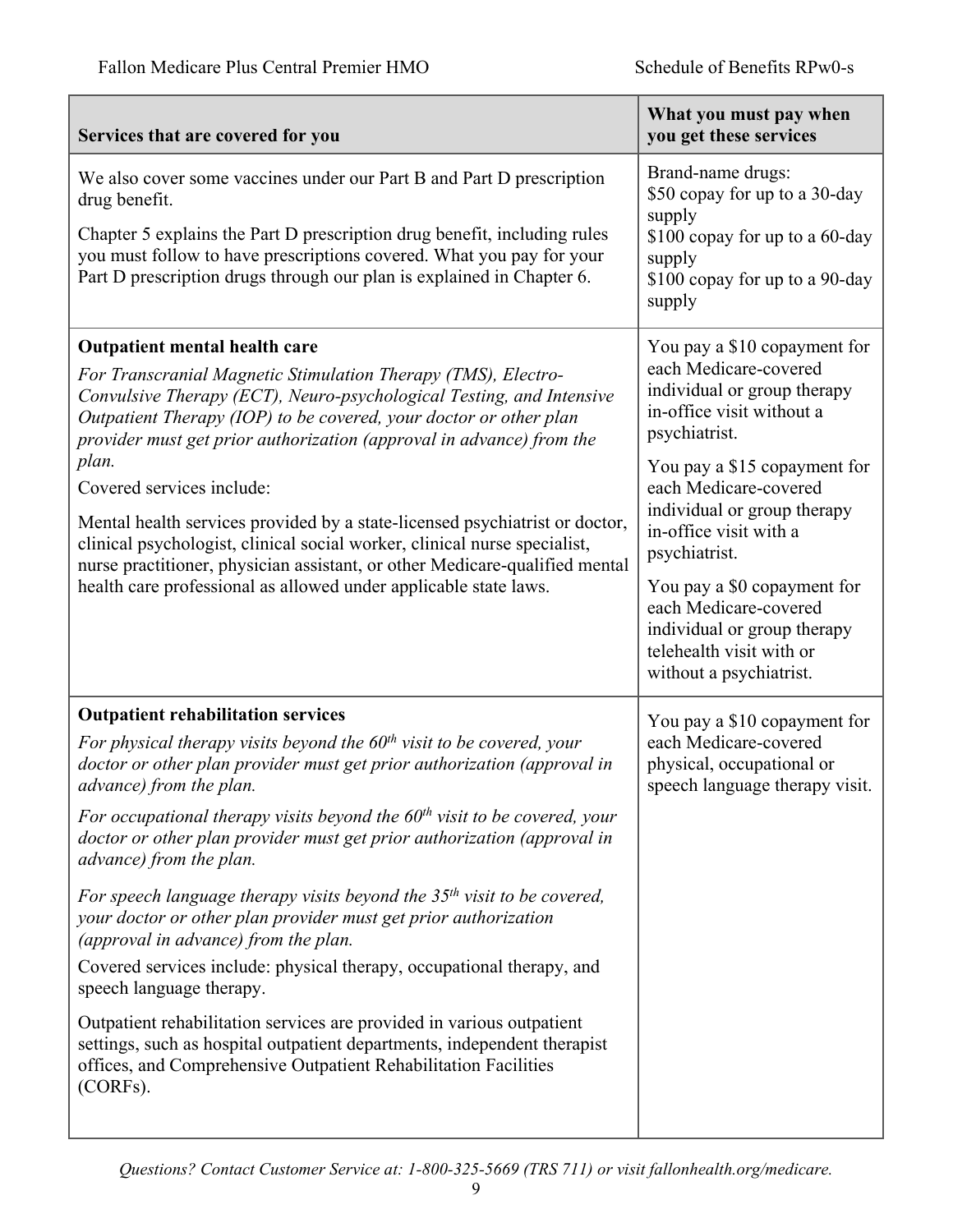| Services that are covered for you                                                                                                                                                                                                                                                                                                                                                                                                                                                                                                                                                                                                                                                                                                                                                                                                                                                                                                                                                                                                                                                      | What you must pay when<br>you get these services                                                                                                                                                                                                                                                                                                                                                                  |
|----------------------------------------------------------------------------------------------------------------------------------------------------------------------------------------------------------------------------------------------------------------------------------------------------------------------------------------------------------------------------------------------------------------------------------------------------------------------------------------------------------------------------------------------------------------------------------------------------------------------------------------------------------------------------------------------------------------------------------------------------------------------------------------------------------------------------------------------------------------------------------------------------------------------------------------------------------------------------------------------------------------------------------------------------------------------------------------|-------------------------------------------------------------------------------------------------------------------------------------------------------------------------------------------------------------------------------------------------------------------------------------------------------------------------------------------------------------------------------------------------------------------|
| <b>Outpatient substance abuse services</b><br>Medicare-covered outpatient substance abuse treatment services are<br>covered when provided in a clinic or hospital outpatient by a psychiatrist<br>or other doctor, clinical psychologist, clinical social worker, clinical<br>nurse specialist, nurse practitioner, and physician assistant department.<br>Covered services include, but are not limited to:<br>Psychotherapy<br>Member education regarding diagnosis and treatment<br>$\bullet$                                                                                                                                                                                                                                                                                                                                                                                                                                                                                                                                                                                       | You pay a \$10 copayment for<br>Medicare-covered individual<br>or group therapy in-office<br>visits.<br>You pay a \$0 copayment for<br>each Medicare-covered<br>individual or group therapy<br>telehealth visit.                                                                                                                                                                                                  |
| Outpatient surgery, including services provided at hospital<br>outpatient facilities and ambulatory surgical centers<br>For outpatient surgery to be covered, your doctor or other plan provider<br>must get prior authorization (approval in advance) from the plan.<br>Note: If you are having surgery in a hospital facility, you should check<br>with your provider about whether you will be an inpatient or outpatient.<br>Unless the provider writes an order to admit you as an inpatient to the<br>hospital, you are an outpatient and pay the cost-sharing amounts for<br>outpatient surgery. Even if you stay in the hospital overnight, you might<br>still be considered an "outpatient."                                                                                                                                                                                                                                                                                                                                                                                  | You pay a \$50 copayment for<br>each Medicare-covered<br>outpatient surgery in an<br>ambulatory surgical center or<br>hospital outpatient facility.<br>You do not pay the outpatient<br>surgery copayment in a<br>hospital outpatient facility if<br>you are admitted to the<br>hospital on the same day of<br>the surgery.                                                                                       |
| Physician/Practitioner services, including doctor's office visits<br>For some outpatient services to be covered, your doctor or other plan<br>provider must get prior authorization (approval in advance) from the<br>plan. For more information, see Chapter 3.                                                                                                                                                                                                                                                                                                                                                                                                                                                                                                                                                                                                                                                                                                                                                                                                                       | You pay a \$10 copayment for<br>each primary care doctor visit<br>for Medicare-covered<br>benefits.                                                                                                                                                                                                                                                                                                               |
| Covered services include:<br>Medically-necessary medical care or surgery services furnished in a<br>physician's office, certified ambulatory surgical center, hospital<br>outpatient department, or any other location<br>Consultation, diagnosis, and treatment by a specialist<br>٠<br>Basic hearing and balance exams performed by your PCP or<br>٠<br>specialist, if your doctor orders it to see if you need medical treatment<br>Certain telehealth services, including: primary care; specialist care;<br>$\bullet$<br>outpatient mental health services; opioid treatment and outpatient<br>substance abuse services.<br>You have the option of getting these services through an in-<br>$\circ$<br>person visit or by telehealth. If you choose to get one of these<br>services by telehealth, you must use a network provider who<br>offers the service by telehealth.<br>Covered telehealth services are limited to those that involve<br>$\circ$<br>both an audio and video component and must be done in real-<br>time over a secure communication method administered by | You pay a \$15 copayment for<br>each specialist visit for<br>Medicare-covered benefits.<br>You pay a \$15 copayment for<br>each Medicare-covered<br>diagnostic hearing exam.<br>You pay a \$0 copayment for<br>telehealth services from the<br>following:<br>· Primary care provider<br>• Approved telemedicine<br>vendor<br>• Outpatient mental health<br>providers<br>• Outpatient substance abuse<br>providers |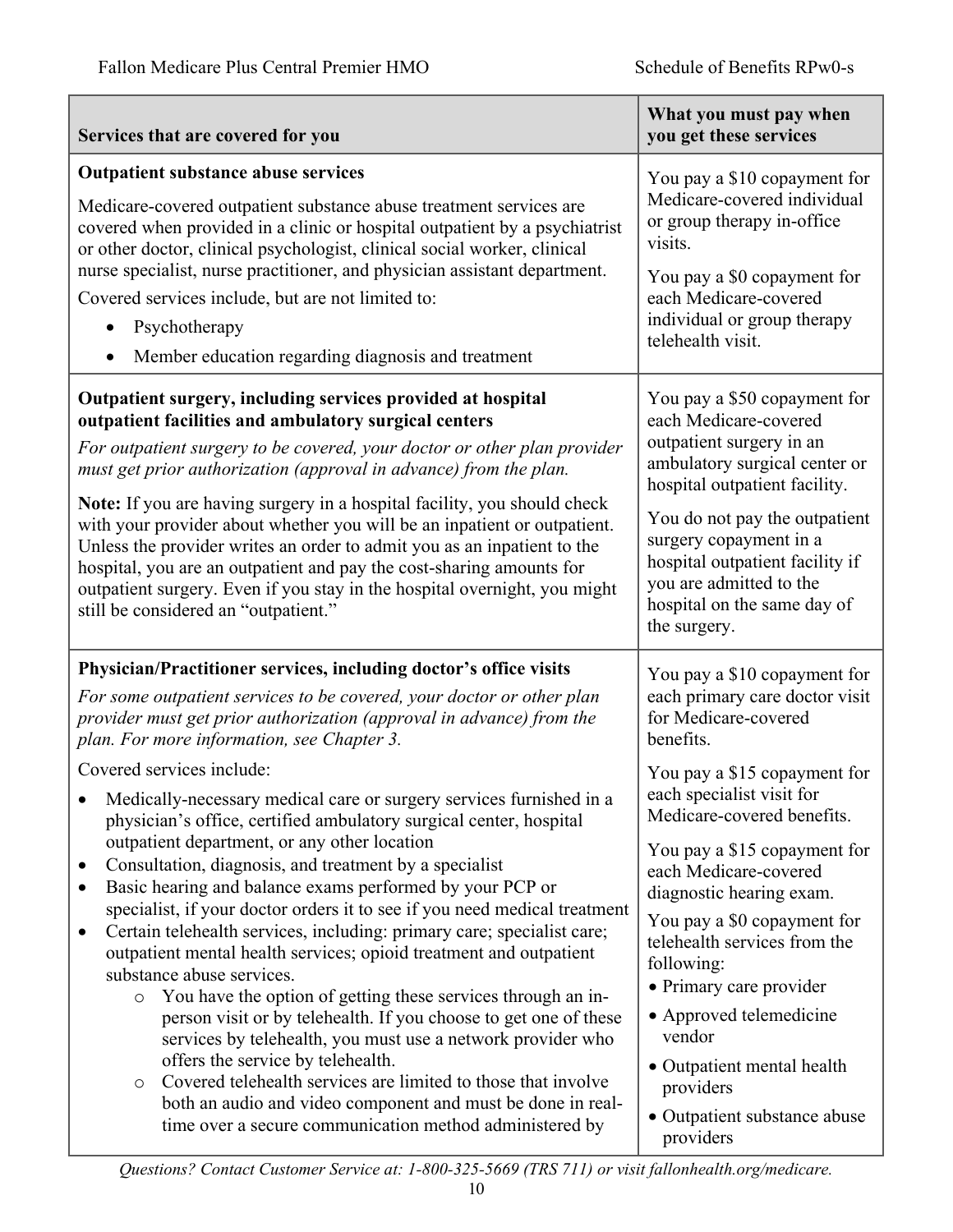|                                     | Services that are covered for you                                                                                                                                                                                                                                                                                                                                                                                                                                                                                                                                                                                                                                                                                                                                                                                                                       | What you must pay when<br>you get these services                                                                                                                                                                                                                                                                                                                                                                                                                                                                                                                                                        |
|-------------------------------------|---------------------------------------------------------------------------------------------------------------------------------------------------------------------------------------------------------------------------------------------------------------------------------------------------------------------------------------------------------------------------------------------------------------------------------------------------------------------------------------------------------------------------------------------------------------------------------------------------------------------------------------------------------------------------------------------------------------------------------------------------------------------------------------------------------------------------------------------------------|---------------------------------------------------------------------------------------------------------------------------------------------------------------------------------------------------------------------------------------------------------------------------------------------------------------------------------------------------------------------------------------------------------------------------------------------------------------------------------------------------------------------------------------------------------------------------------------------------------|
| $\bullet$<br>$\bullet$<br>$\bullet$ | your provider. These services can replace some in-person<br>visits to your provider.<br>Telehealth services for monthly end-stage renal disease-related visits<br>for home dialysis members in a hospital-based or critical access<br>hospital-based renal dialysis center, renal dialysis facility, or the<br>member's home<br>Telehealth services to diagnose, evaluate, or treat symptoms of a<br>stroke, regardless of your location<br>Telehealth services for members with a substance use disorder or co-<br>occurring mental health disorder, regardless of their location                                                                                                                                                                                                                                                                      | You pay a \$15 copayment for<br>telehealth services from a<br>specialist, except as noted<br>above for outpatient mental<br>health or outpatient substance<br>abuse provider telehealth<br>services.<br>You pay a \$15 copayment for<br>Medicare-covered dental<br>benefits.<br>You pay a \$50 copayment for<br>each Medicare-covered<br>outpatient surgery in an<br>ambulatory surgical center or<br>hospital outpatient facility.<br>You do not pay the outpatient<br>surgery copayment in a<br>hospital outpatient facility if<br>you are admitted to the<br>hospital on the same day of<br>surgery. |
| $\bullet$<br>$\bullet$<br>$\bullet$ | Virtual check-ins (for example, by phone or video chat) with your<br>doctor for 5-10 minutes if:<br>You're not a new patient and<br>$\circ$<br>The check-in isn't related to an office visit in the past 7 days<br>$\circ$<br>and<br>The check-in doesn't lead to an office visit within 24 hours or<br>$\circ$<br>the soonest available appointment<br>Evaluation of video and/or images you send to your doctor, and<br>interpretation and follow-up by your doctor within 24 hours if:<br>You're not a new patient and<br>$\circ$<br>The evaluation isn't related to an office visit in the past 7 days<br>$\circ$<br>and<br>The evaluation doesn't lead to an office visit within 24 hours<br>$\circ$<br>or the soonest available appointment<br>Consultation your doctor has with other doctors by phone, internet, or<br>electronic health record |                                                                                                                                                                                                                                                                                                                                                                                                                                                                                                                                                                                                         |
|                                     | Second opinion by another network provider prior to surgery<br>Non-routine dental care (covered services are limited to surgery of<br>the jaw or related structures, setting fractures of the jaw or facial<br>bones, extraction of teeth to prepare the jaw for radiation treatments<br>of neoplastic cancer disease, or services that would be covered when<br>provided by a physician)                                                                                                                                                                                                                                                                                                                                                                                                                                                               |                                                                                                                                                                                                                                                                                                                                                                                                                                                                                                                                                                                                         |
| $\bullet$                           | Reconstructive surgery (For reconstructive surgery to be covered,<br>your PCP or other plan provider must get prior authorization<br>(approval in advance) from the plan.)<br>Surgery for post-mastectomy patients for reconstruction of the<br>$\circ$<br>breast on which the mastectomy was performed.<br>Surgery and reconstruction of the other breast to produce a<br>$\circ$<br>symmetrical appearance.<br>Treatment of any physical complications resulting from the<br>$\circ$<br>mastectomy including lymphedema.                                                                                                                                                                                                                                                                                                                              |                                                                                                                                                                                                                                                                                                                                                                                                                                                                                                                                                                                                         |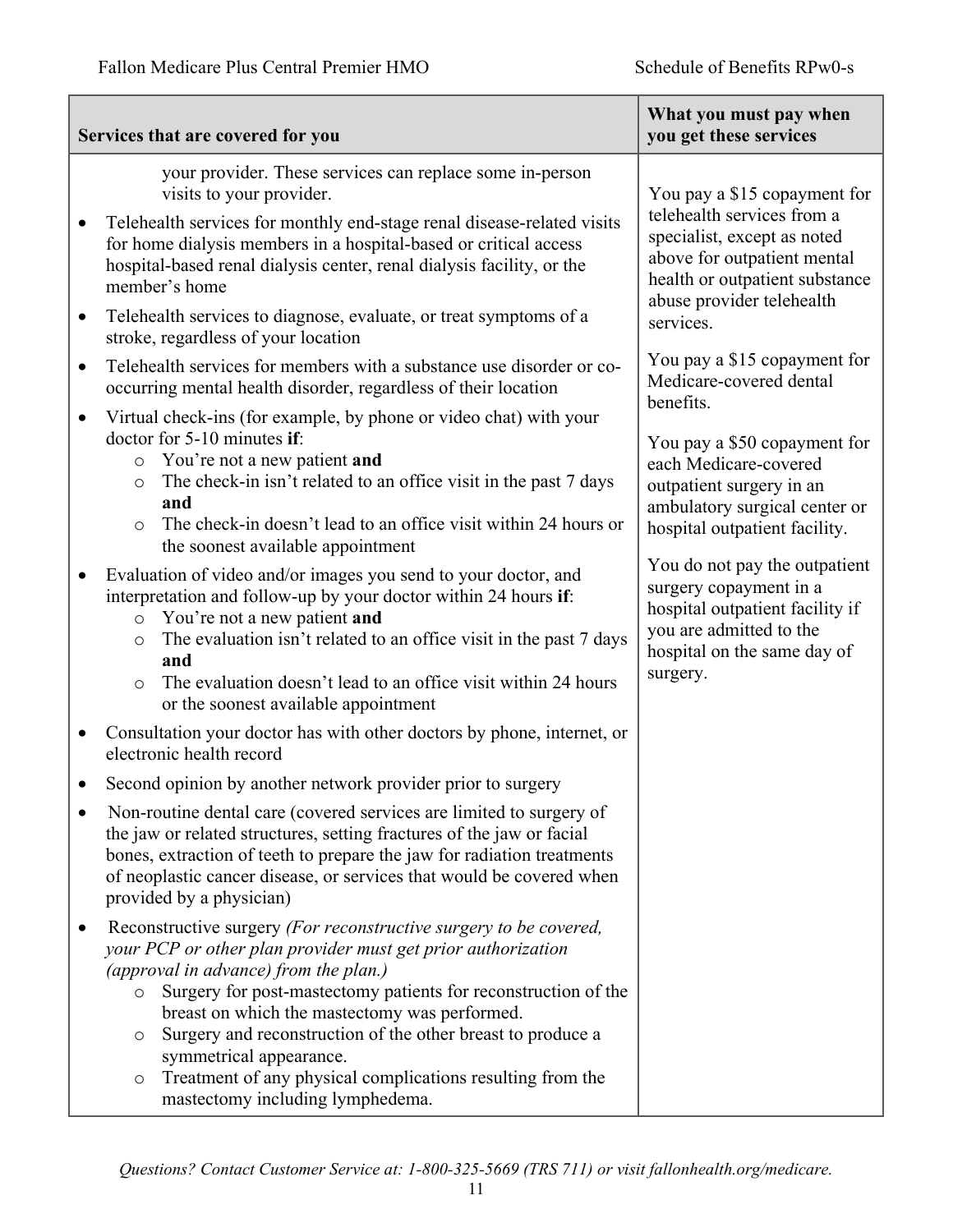|                                                                                                                                                                                                                                                                                                                                                                                                                                                                                                                                              | Services that are covered for you                                                                                                                                                                                                                                                                                                                                                                                                                                                                                                                                 | What you must pay when<br>you get these services                                                                                                                                                                                                                                                   |
|----------------------------------------------------------------------------------------------------------------------------------------------------------------------------------------------------------------------------------------------------------------------------------------------------------------------------------------------------------------------------------------------------------------------------------------------------------------------------------------------------------------------------------------------|-------------------------------------------------------------------------------------------------------------------------------------------------------------------------------------------------------------------------------------------------------------------------------------------------------------------------------------------------------------------------------------------------------------------------------------------------------------------------------------------------------------------------------------------------------------------|----------------------------------------------------------------------------------------------------------------------------------------------------------------------------------------------------------------------------------------------------------------------------------------------------|
| <b>Urgently needed services</b><br>Urgently needed services are provided to treat a non-emergency,<br>unforeseen medical illness, injury, or condition that requires immediate<br>medical care. Urgently needed services may be furnished by network<br>providers or by out-of-network providers when network providers are<br>temporarily unavailable or inaccessible.<br>Cost sharing for necessary urgently needed services furnished out-of-<br>network is the same as for such services furnished in-network.<br>Coverage is worldwide. |                                                                                                                                                                                                                                                                                                                                                                                                                                                                                                                                                                   | You pay a \$10 copayment for<br>each Medicare-covered<br>urgently needed care visit in<br>the United States and its<br>territories.<br>You pay a \$75 copayment for<br>each urgently needed care<br>visit outside of the United<br>States and its territories.                                     |
|                                                                                                                                                                                                                                                                                                                                                                                                                                                                                                                                              | <b>Vision care</b><br>Covered services include:<br>Outpatient physician services for the diagnosis and treatment of<br>diseases and injuries of the eye, including treatment for age-related                                                                                                                                                                                                                                                                                                                                                                      | There is no copayment for<br>Medicare-covered glaucoma<br>tests.<br>You pay a \$15 copayment for                                                                                                                                                                                                   |
| $\bullet$                                                                                                                                                                                                                                                                                                                                                                                                                                                                                                                                    | macular degeneration. Original Medicare doesn't cover routine eye<br>exams (eye refractions) for eyeglasses/contacts<br>For people who are at high risk of glaucoma, we will cover one                                                                                                                                                                                                                                                                                                                                                                            | Medicare-covered exams to<br>diagnose and treat diseases<br>and conditions of the eye.                                                                                                                                                                                                             |
|                                                                                                                                                                                                                                                                                                                                                                                                                                                                                                                                              | glaucoma screening each year. People at high risk of glaucoma<br>include: people with a family history of glaucoma, people with<br>diabetes, African-Americans who are age 50 and older and Hispanic<br>Americans who are 65 or older                                                                                                                                                                                                                                                                                                                             | You pay a \$15 copayment for<br>1 supplemental routine eye<br>exam every year.                                                                                                                                                                                                                     |
| $\bullet$<br>$\bullet$                                                                                                                                                                                                                                                                                                                                                                                                                                                                                                                       | For people with diabetes, screening for diabetic retinopathy is<br>covered once per year<br>One pair of Medicare-covered standard eyeglasses or contact lenses<br>after each cataract surgery that includes insertion of an intraocular<br>lens (If you have two separate cataract operations, you cannot reserve<br>the benefit after the first surgery and purchase two eyeglasses after<br>the second surgery.) Tints, antireflective coating, UV lenses or<br>oversized lenses are covered only when deemed medically necessary<br>by the treating physician. | You pay \$0 for one pair of<br>Medicare-covered standard<br>eyeglasses with standard<br>frames or contact lenses after<br>cataract surgery when<br>obtained from an EyeMed<br>provider. Coverage is limited<br>to the specific eyeglasses and<br>contacts covered by<br>Medicare. You will pay any |
| $\bullet$<br>٠                                                                                                                                                                                                                                                                                                                                                                                                                                                                                                                               | One supplemental routine eye exam every year.<br>One pair of routine eyeglasses (prescription lenses and frames) or<br>contact lenses every calendar year.                                                                                                                                                                                                                                                                                                                                                                                                        | cost over the Medicare-<br>allowed charge if you<br>purchase upgrades.                                                                                                                                                                                                                             |
| $\bullet$                                                                                                                                                                                                                                                                                                                                                                                                                                                                                                                                    | The \$150 plan coverage limit includes new eyeglasses, contact lenses,<br>lens replacement, fitting, adjustment or repair. Must be purchased<br>from an EyeMed network provider. Members pay all charges over<br>\$150 per calendar year. The following exclusions apply:<br>• Store promotions or coupons<br>o The one pair of Medicare-covered eyeglasses or contact lenses<br>after cataract surgery                                                                                                                                                           | There is a \$150 plan coverage<br>limit for one pair of routine<br>eyeglasses or contacts every<br>year; excludes the one pair of<br>Medicare-covered eyeglasses<br>or contact lenses after cataract<br>surgery.                                                                                   |
|                                                                                                                                                                                                                                                                                                                                                                                                                                                                                                                                              | o Two pairs of glasses in lieu of bifocals                                                                                                                                                                                                                                                                                                                                                                                                                                                                                                                        | For information on the<br>additional eyewear coverage,                                                                                                                                                                                                                                             |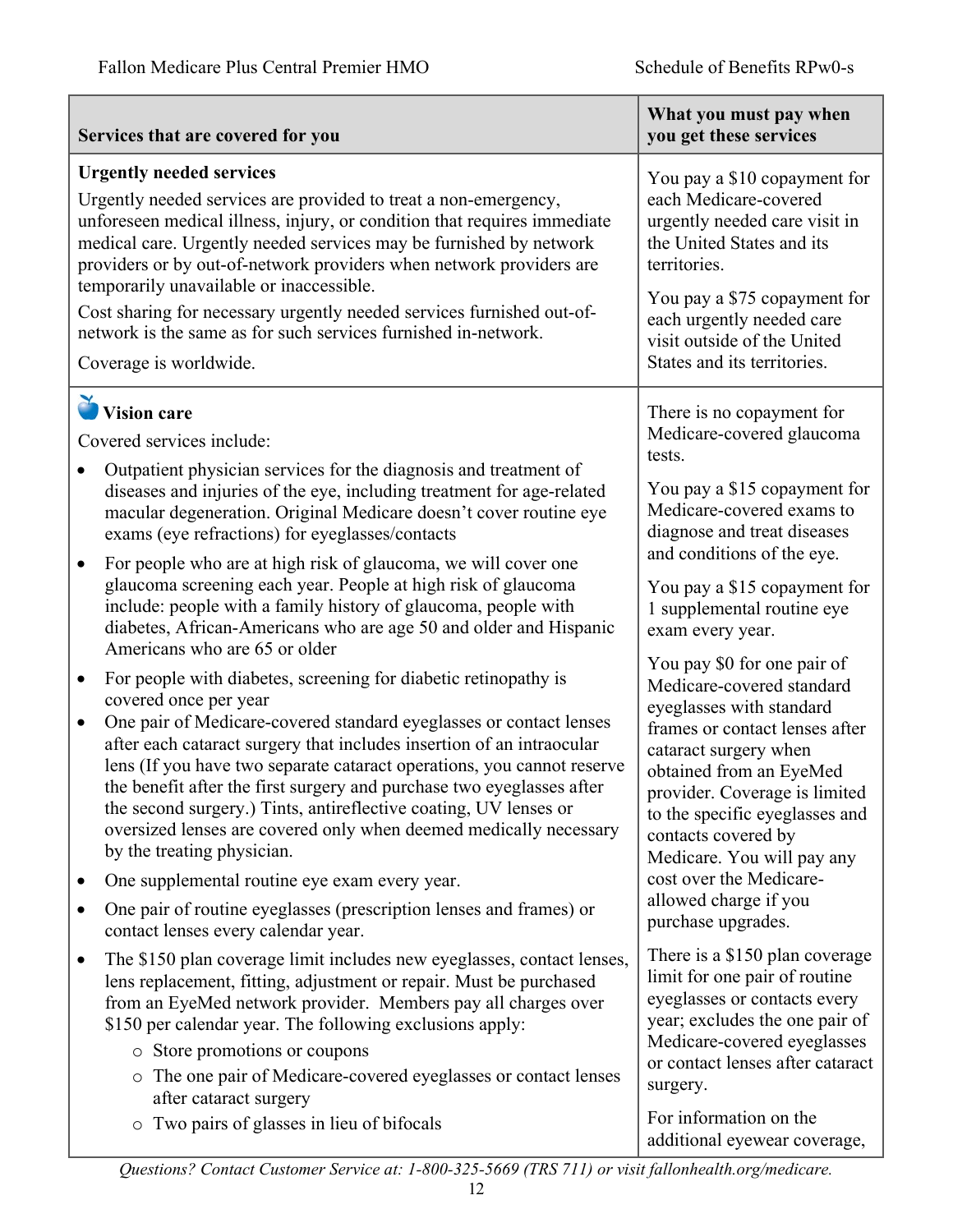| Services that are covered for you                                                                                                                       | What you must pay when<br>you get these services |
|---------------------------------------------------------------------------------------------------------------------------------------------------------|--------------------------------------------------|
| • Non-prescription lenses and/or contact lenses<br>o Non-prescription sunglasses                                                                        | see the "Benefit Bank"<br>section in this chart. |
| We also cover eyewear as part of your Benefit Bank. For information<br>on additional eyewear coverage, see the "Benefit Bank" section in this<br>chart. |                                                  |

*Chapter 6: What you pay for your Part D prescription drugs* explains the three cost-sharing tiers for your Part D drugs and tells what you must pay for a drug in each cost-sharing tier.

## **Section 5.2 A table that shows your costs for a one-month supply of a drug**

During the Initial Coverage Stage, your share of the cost of a covered drug will be a copayment.

- **"Copayment"** means that you pay a fixed amount each time you fill a prescription.
- **"Coinsurance"** means that you pay a percent of the total cost of the drug each time you fill a prescription.

As shown in the table below, the amount of the copayment depends on which cost-sharing tier your drug is in. Please note:

- If your covered drug costs less than the copayment amount listed in the chart, you will pay that lower price for the drug. You pay either the full price of the drug or the copayment amount, whichever is lower.
- We cover prescriptions filled at out-of-network pharmacies in only limited situations. Please see Chapter 5, Section 2.5 for information about when we will cover a prescription filled at an out-of-network pharmacy.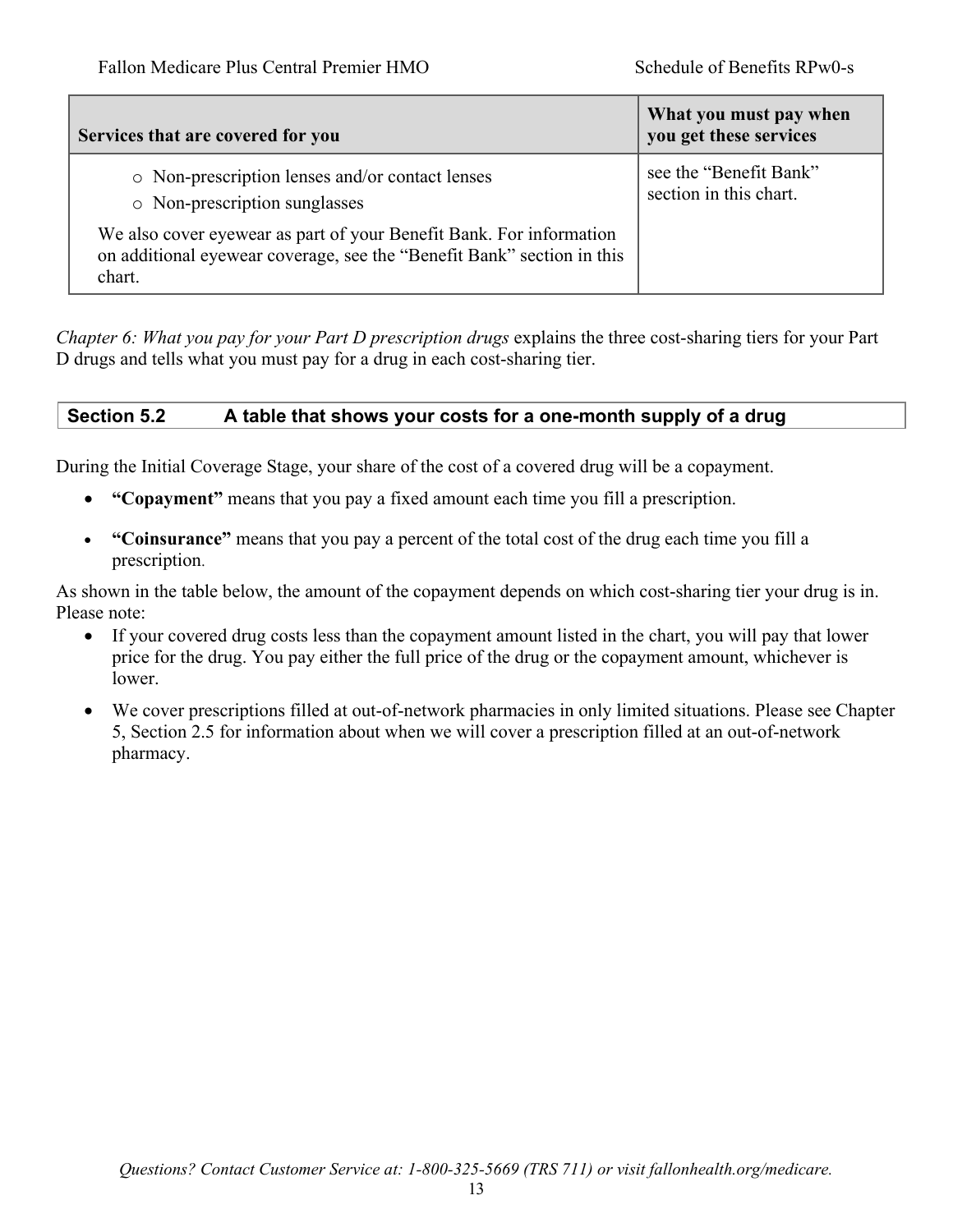|                                                                                                  | <b>Retail cost-</b><br>sharing (in-<br>network)<br>(up to a $30-$<br>day supply) | Mail-order<br>cost-sharing<br>(up to a 30-<br>day supply) | Long-term<br>care (LTC)<br>cost-sharing<br>(up to a 31-day<br>supply) | Out-of-network<br>cost-sharing<br>(Coverage is limited<br>to certain situations;<br>see Chapter 5 for<br>details.)<br>(up to a 30-day<br>supply) |
|--------------------------------------------------------------------------------------------------|----------------------------------------------------------------------------------|-----------------------------------------------------------|-----------------------------------------------------------------------|--------------------------------------------------------------------------------------------------------------------------------------------------|
| <b>Cost-Sharing Tier 1</b><br>(Preferred generic drugs)                                          | \$10 copay                                                                       | $$10$ copay                                               | $$10$ copay                                                           | $$10$ copay                                                                                                                                      |
| <b>Cost-Sharing Tier 2</b><br>(Generic drugs)                                                    | \$10 copay                                                                       | \$10 copay                                                | $$10$ copay                                                           | $$10$ copay                                                                                                                                      |
| <b>Cost-Sharing Tier 3</b><br>(Preferred brand drugs)                                            | \$25 copay                                                                       | \$25 copay                                                | \$25 copay                                                            | \$25 copay                                                                                                                                       |
| <b>Cost-Sharing Tier 4</b><br>(Non-preferred brand drugs)                                        | \$50 copay                                                                       | \$50 copay                                                | \$50 copay                                                            | \$50 copay                                                                                                                                       |
| <b>Cost-Sharing Tier 5</b><br>(Specialty drugs)                                                  | \$50 copay                                                                       | \$50 copay                                                | \$50 copay                                                            | \$50 copay                                                                                                                                       |
| <b>Cost-Sharing Tier 6</b><br>(Select care drugs (certain<br>vaccines and anti-opioid<br>drugs)) | \$0 copay                                                                        | \$0 copay                                                 | \$0 copay                                                             | \$0 copay                                                                                                                                        |

Your share of the cost when you get a *one-month* supply of a covered Part D prescription drug:

## **Section 5.4 A table that shows your costs for a long-term (90-day) supply of a drug**

For some drugs, you can get a long-term supply (also called an "extended supply") when you fill your prescription. A long-term supply is up to a 90*-*day supply. (For details on where and how to get a long-term supply of a drug, see Chapter 5, Section 2.4.)

The table below shows what you pay when you get a long-term up to a 90*-*day supply of a drug.

• Please note: If your covered drug costs less than the copayment amount listed in the chart, you will pay that lower price for the drug. You pay *either* the full price of the drug *or* the copayment amount, *whichever is lower*.